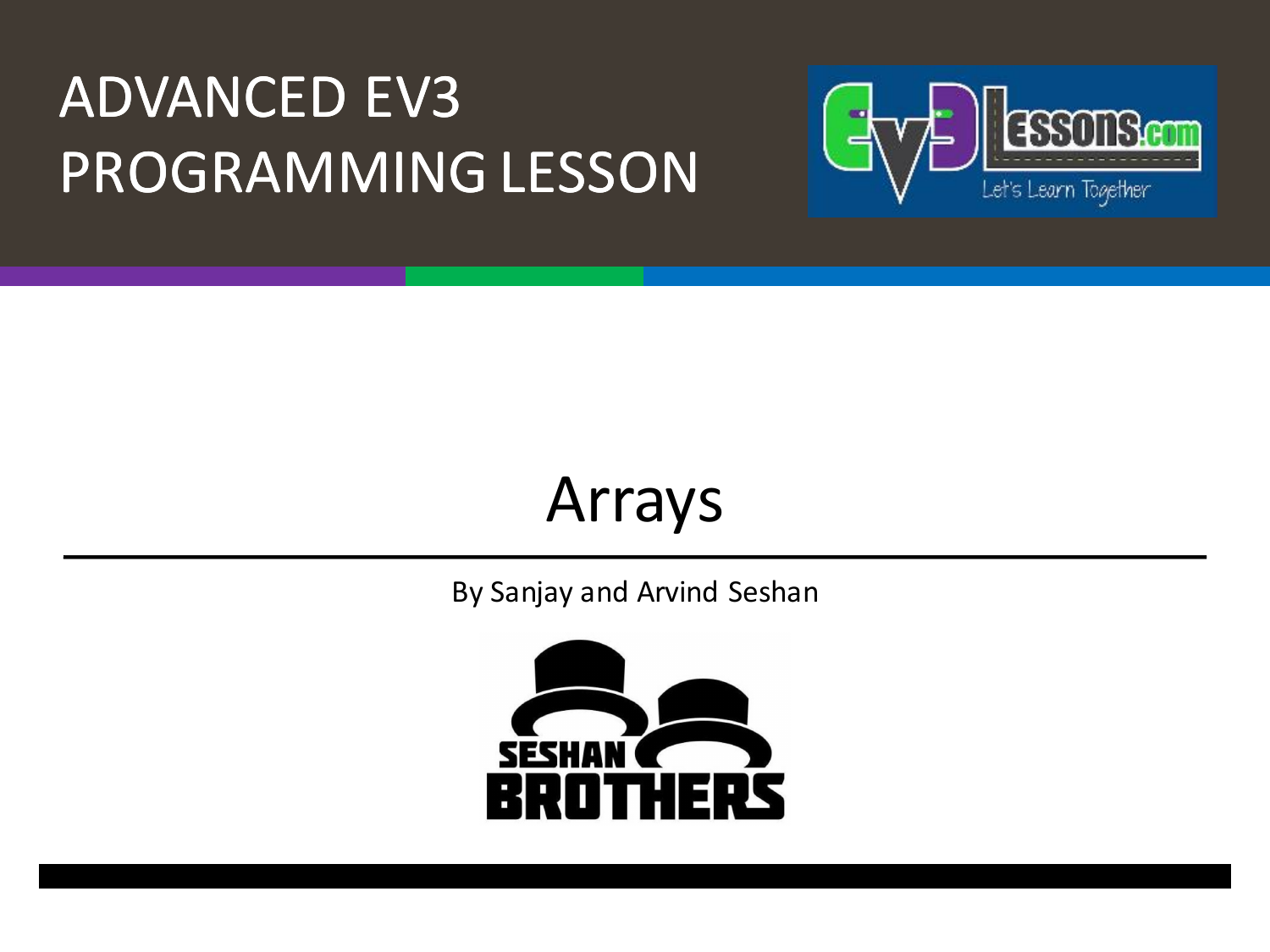#### **Lesson Objectives**

- Build upon skills from the Variables lesson in Intermediate
- Learn how to read/write to arrays 7
- Learn about the Array Operations block 7
- Learn to use the loop count in a loop 71

Prerequisites: Data Wires, Loops, Variables 71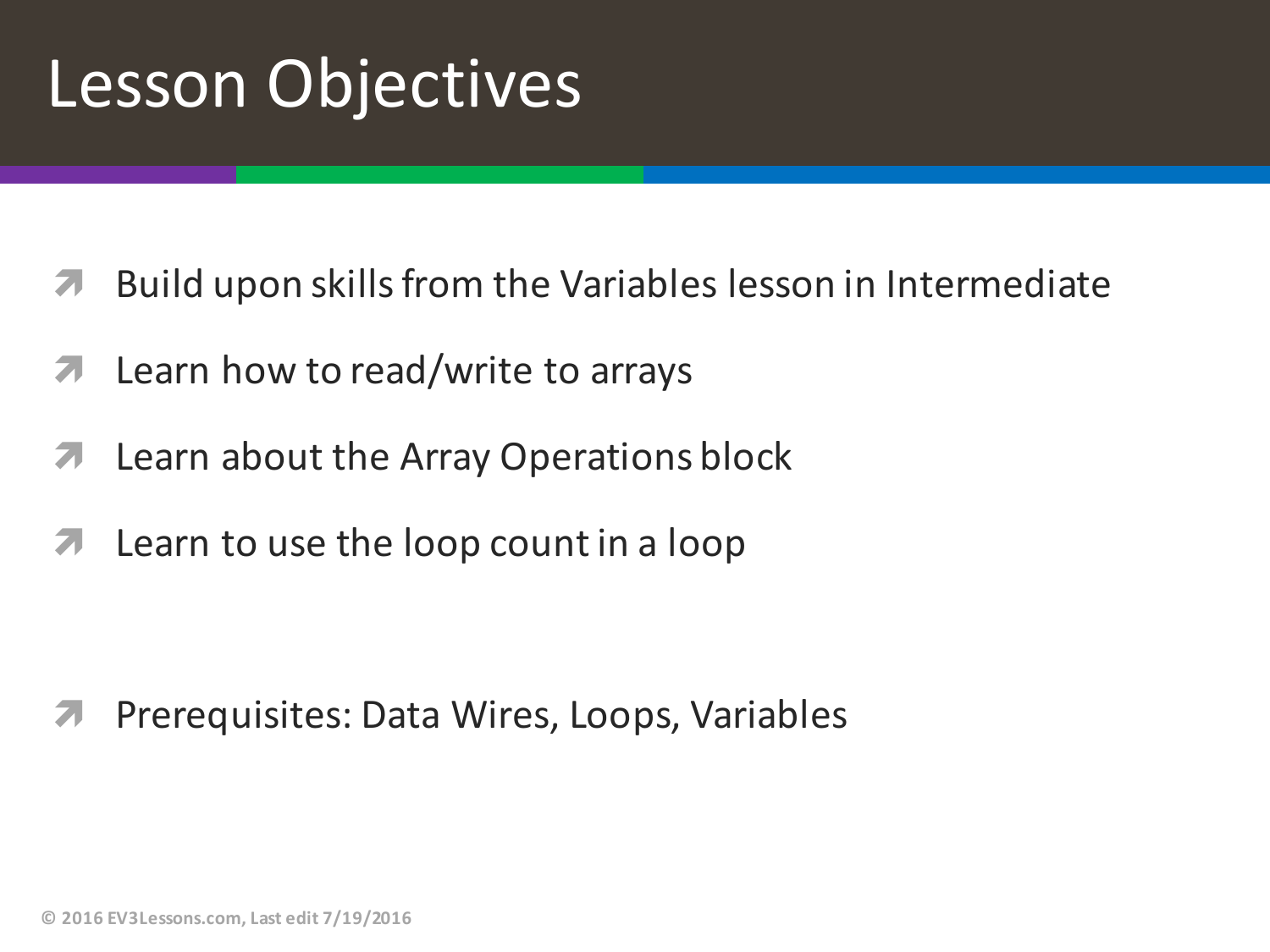# Why Use Arrays?

- 1. Simplify programs by storing multiple related values in a single variable
- 2. Can be used with loops to make compact and useful programs
- 3. Are useful for making a custom calibration program (see NXT Light Sensor in EV3 on our contributed lessons tab)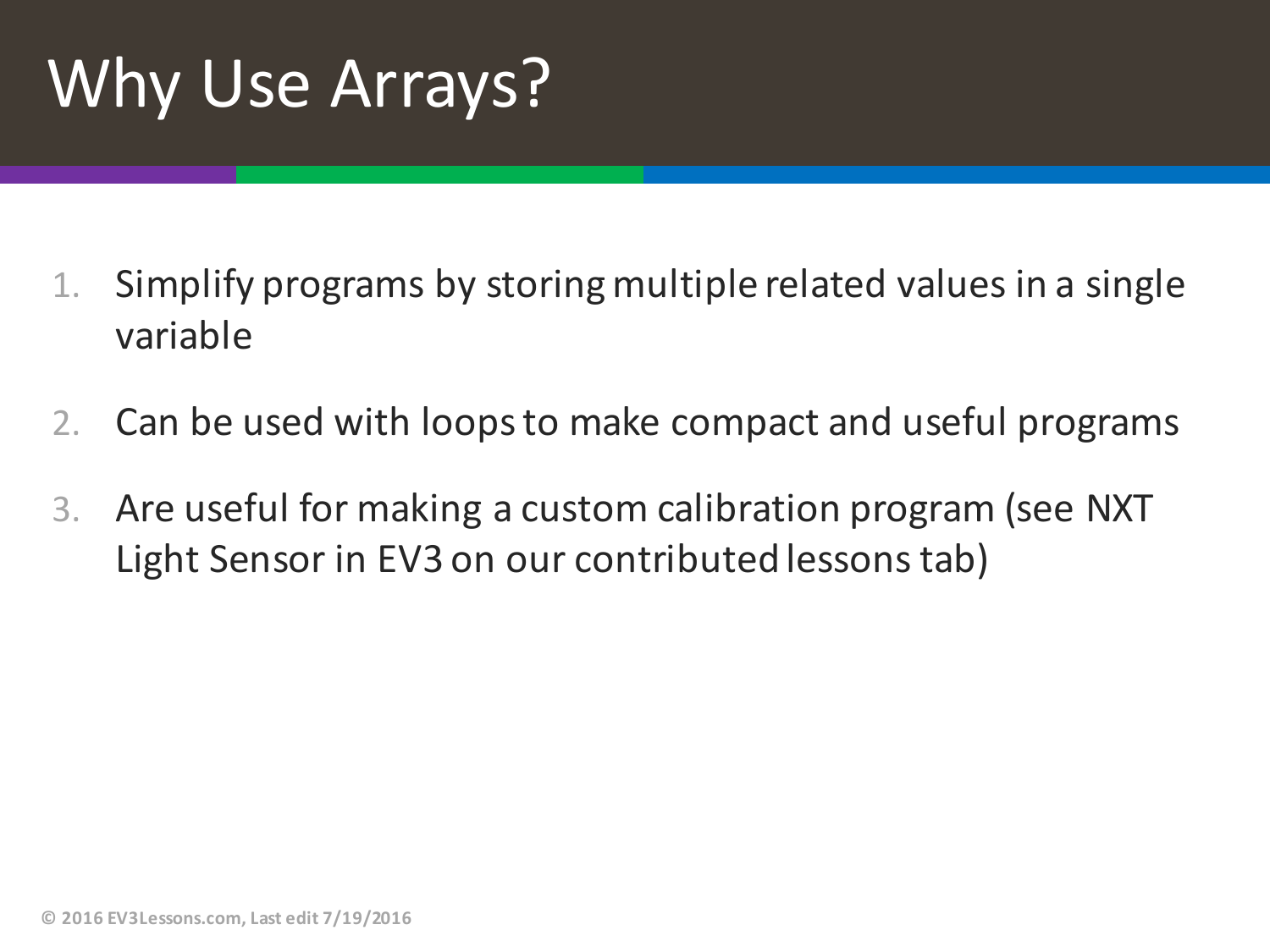#### Arrays



- What is an array?
	- An array is a variable that holds multiple values 7
- There are two types of arrays: 7
	- Numeric Array (Holds a set of numbers ... 1,2,3,10,55) 7
	- Logic Array (Holds a set of logic ... True, True, False) 7
- They can be used as either Inputs or Outputs so you can either....
	- Write  $-$  put a value(s) into the array 7
	- $Read get$  the value(s) from the array out 7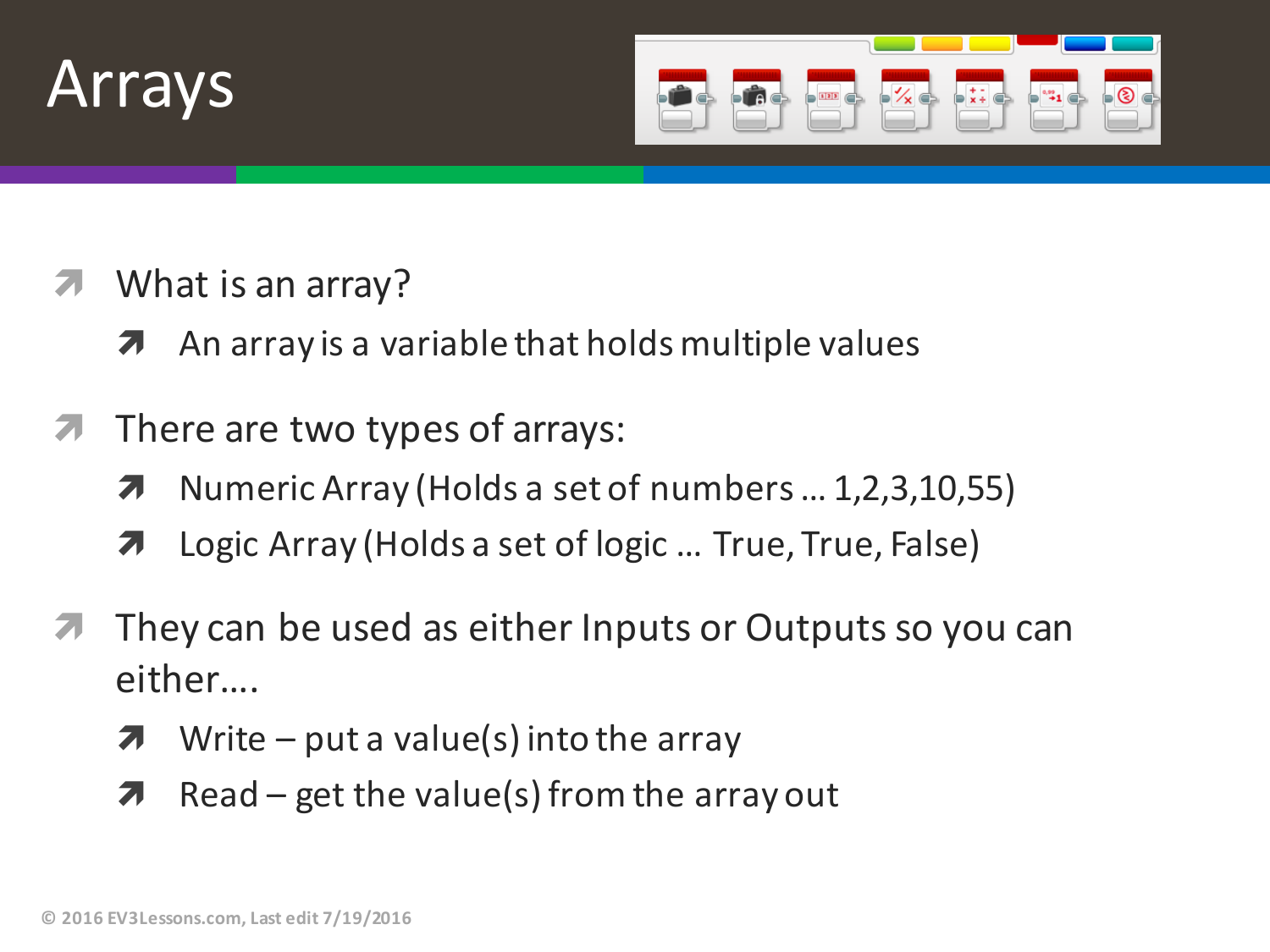## **Array Blocks: Quick Guide**

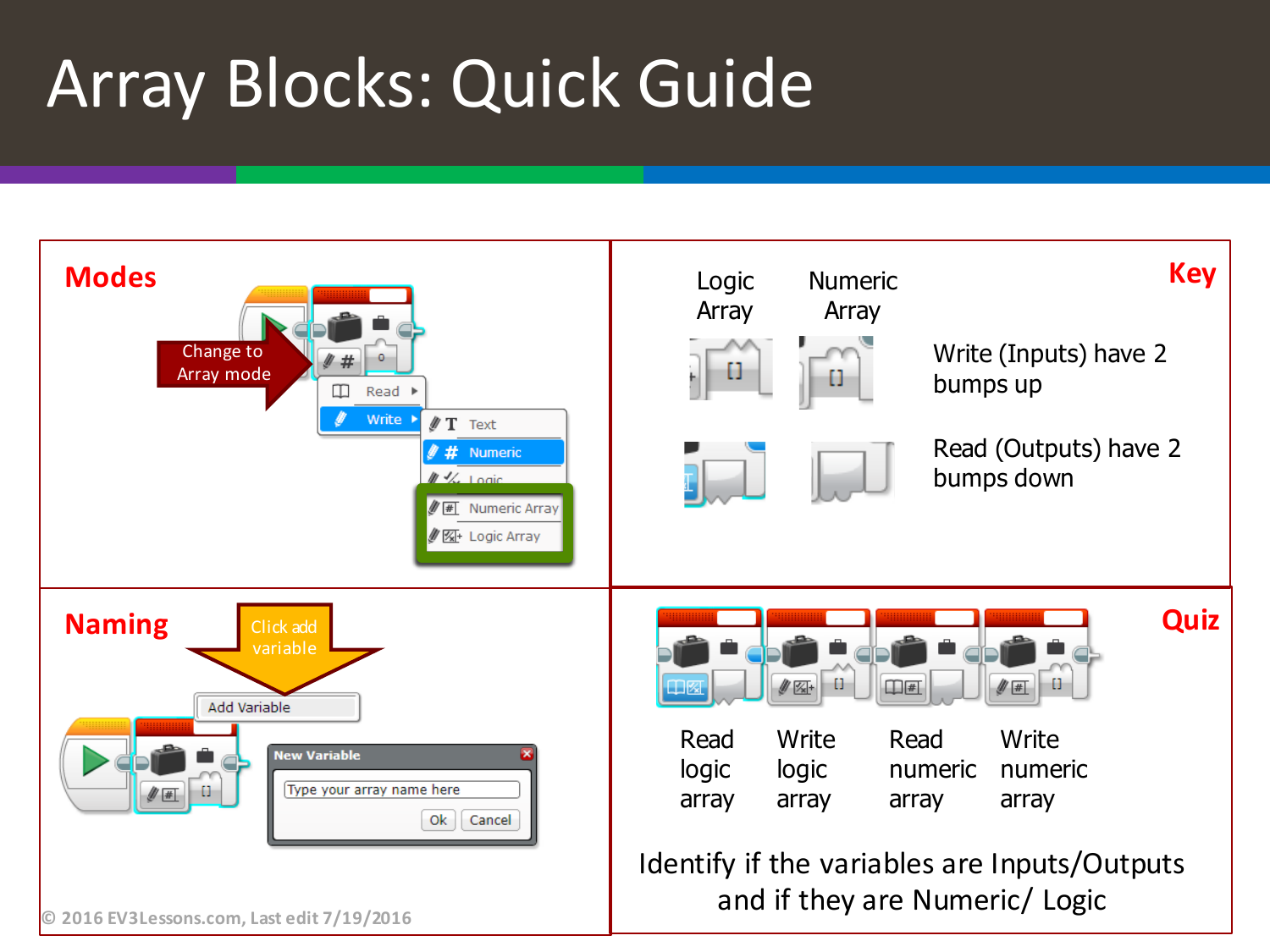#### Array Indexes

- Each value in an array is assigned an index
- The first value would be at index 0
- *A* Logic arrays would store True/False instead of numbers
- To add a value to an array click the plus  $+$ 
	- $\lambda$  This adds an entry at the next index value (i.e. index 3)

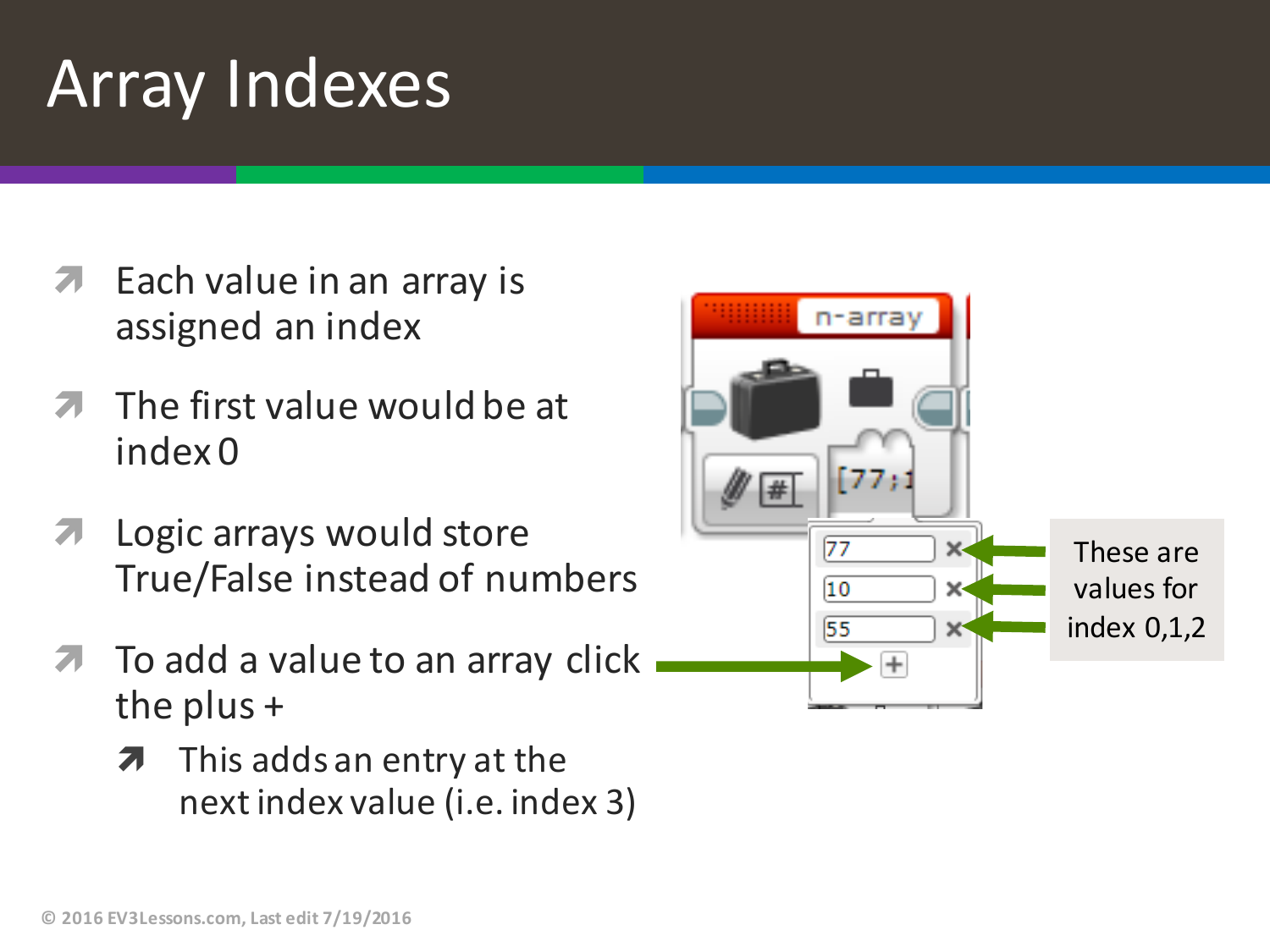#### **Block: Array Operations**

- $\overline{\phantom{a}}$ This block is used to read or write to Logic or Numeric arrays
- Different modes: 7
	- Append: Add a new entry after the last Л. array index
	- Read at index: Reads the value at a certain  $\overline{\mathbf{z}}$ index
	- Write at Index: Write a new value to a 7 certain array index
	- Length: How many entries are in the array  $\overline{\mathbf{z}}$
- Both write and append output an array  $\rightarrow$ Л. you will need to write this array back to the variable if you wish to update the stored array (see write/append slides)

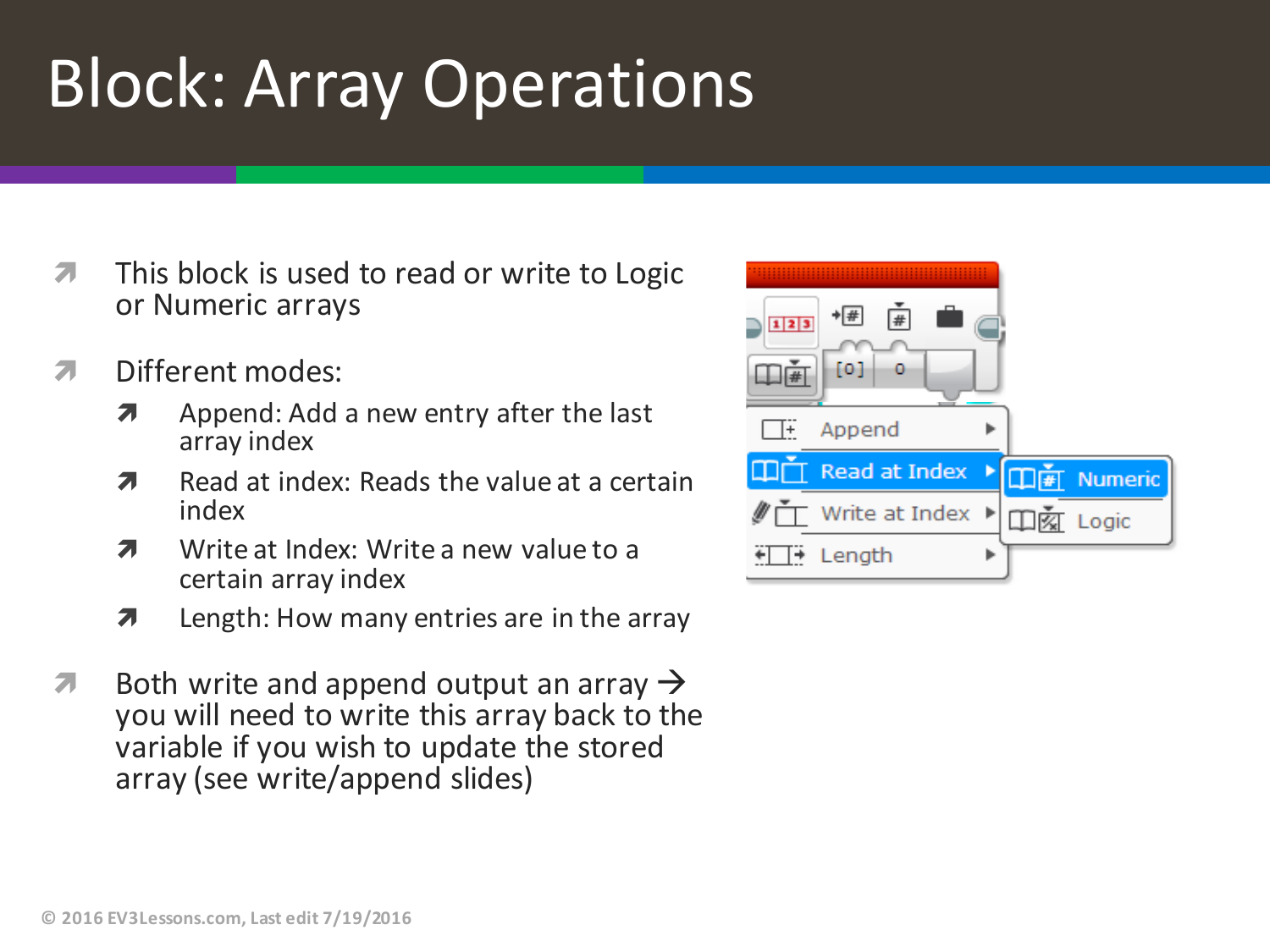# How do you use Arrays (Reading)?

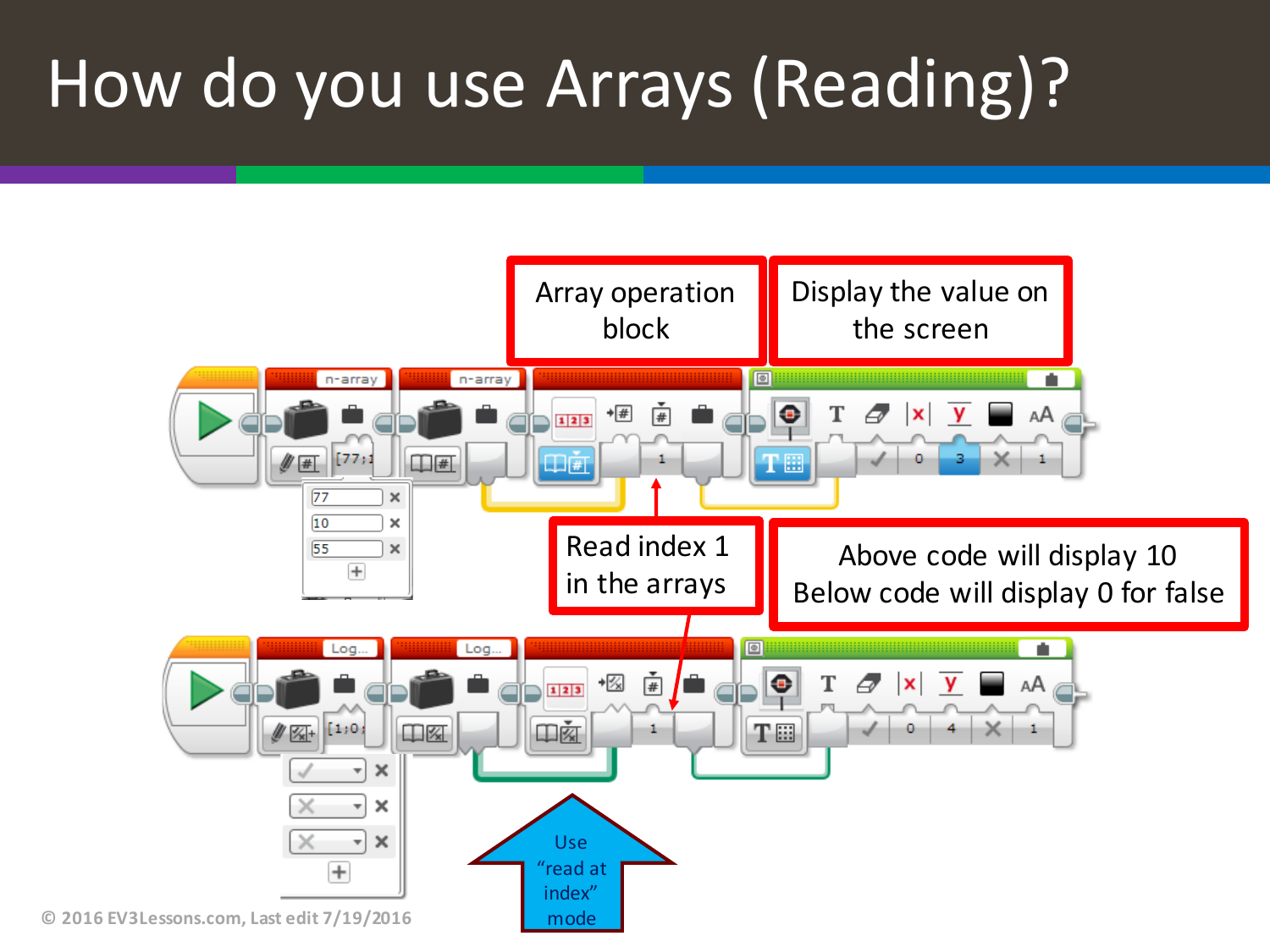## How do you use Arrays (Writing)?



- Read the array you want to write to
- Use array operations to write a value to a certain index
- Write the output back to the array



This will write False to array at index 4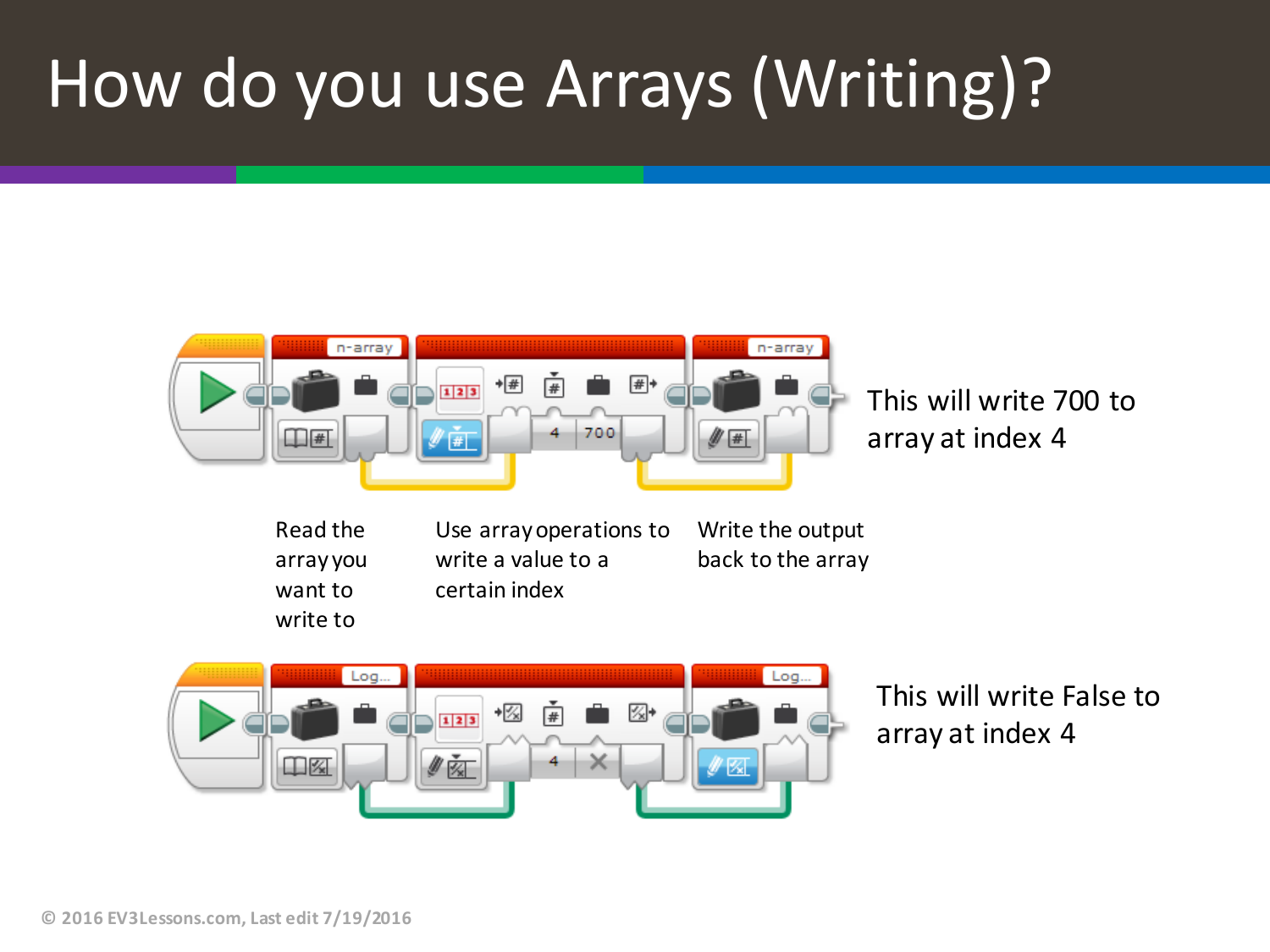# **Block Setting: Loop Count**

- The loop count outputs the amount of times the blocks inside the loop have played.
- This is useful to create a program that runs different code every time it goes in the loop
- $\overline{a}$  It is also useful for computing on each item of an array

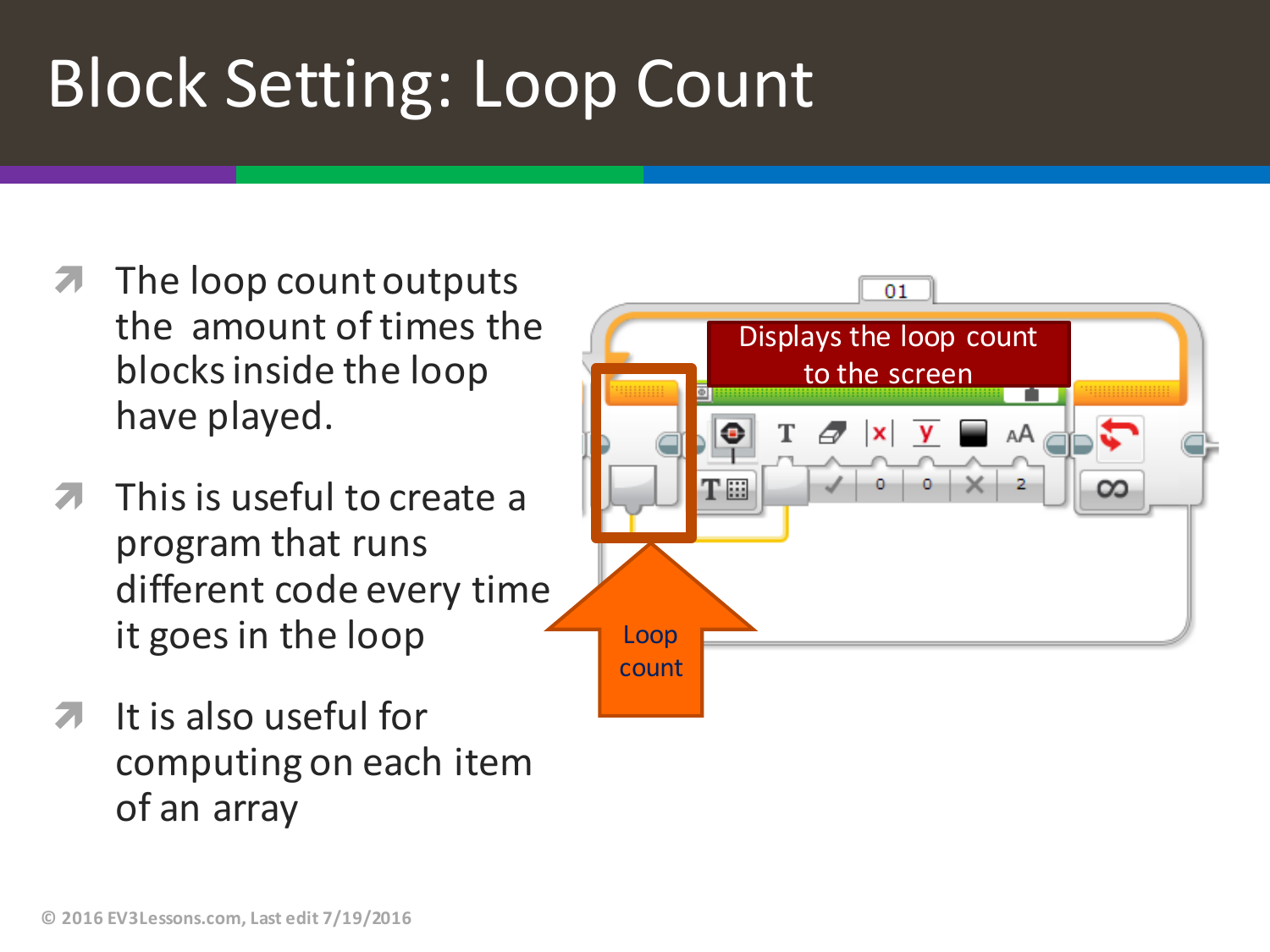## Note: Append vs. Write

Append adds entries to the 7 end of an array (i.e. creates a new index value)

#### Write overwrites the entry at the chosen index



71

This code produces an array with 8 entries (three O's followed by 5 light readings)



This code produces an array with 5 entries (just 5 light readings)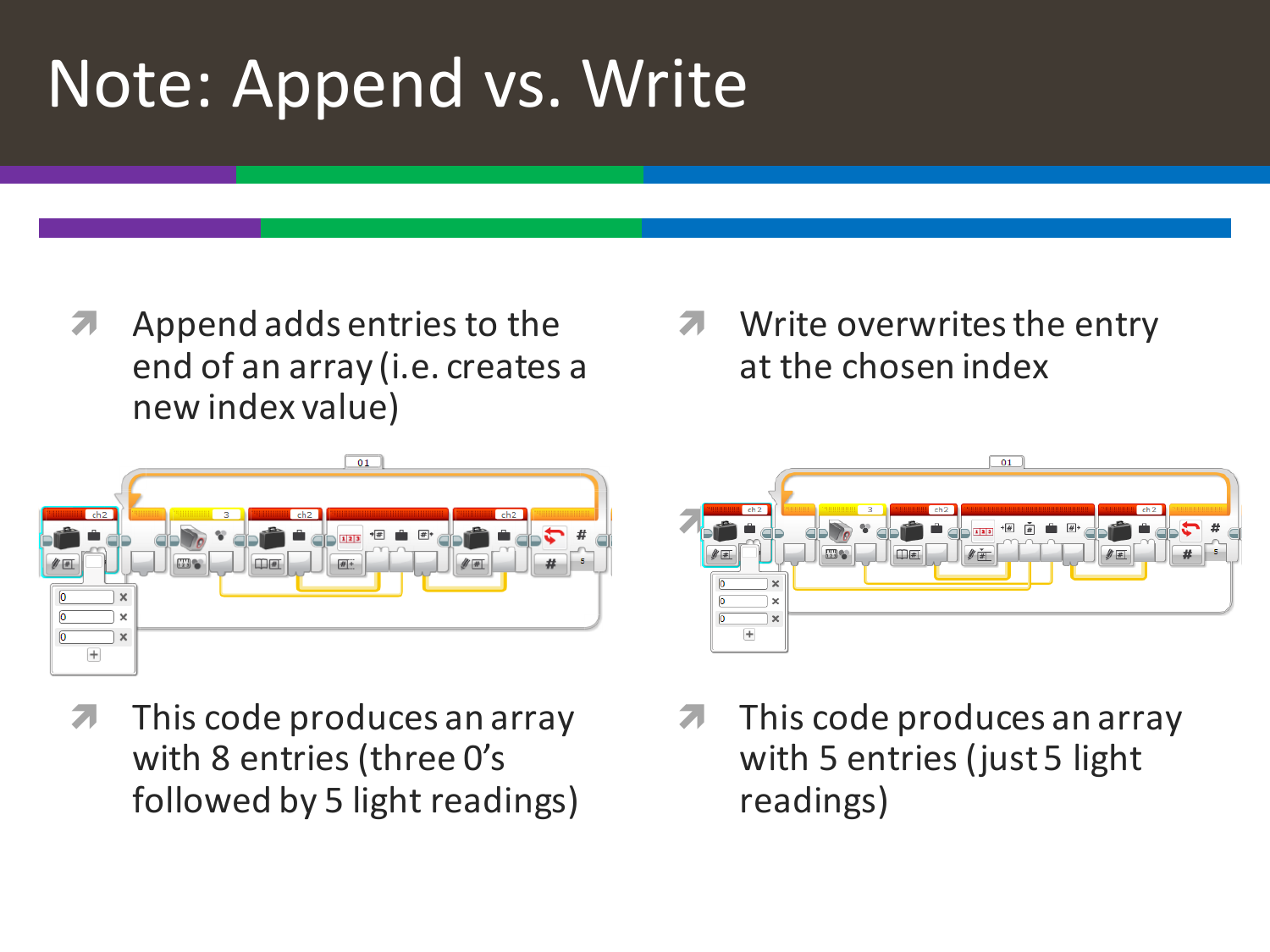# Challenge 1

- **7** Make a program that displays all the entries of an array. Display each index on a different line. You can use only one display block.
- Tips: You will need to use loops, loop count, array block, array operations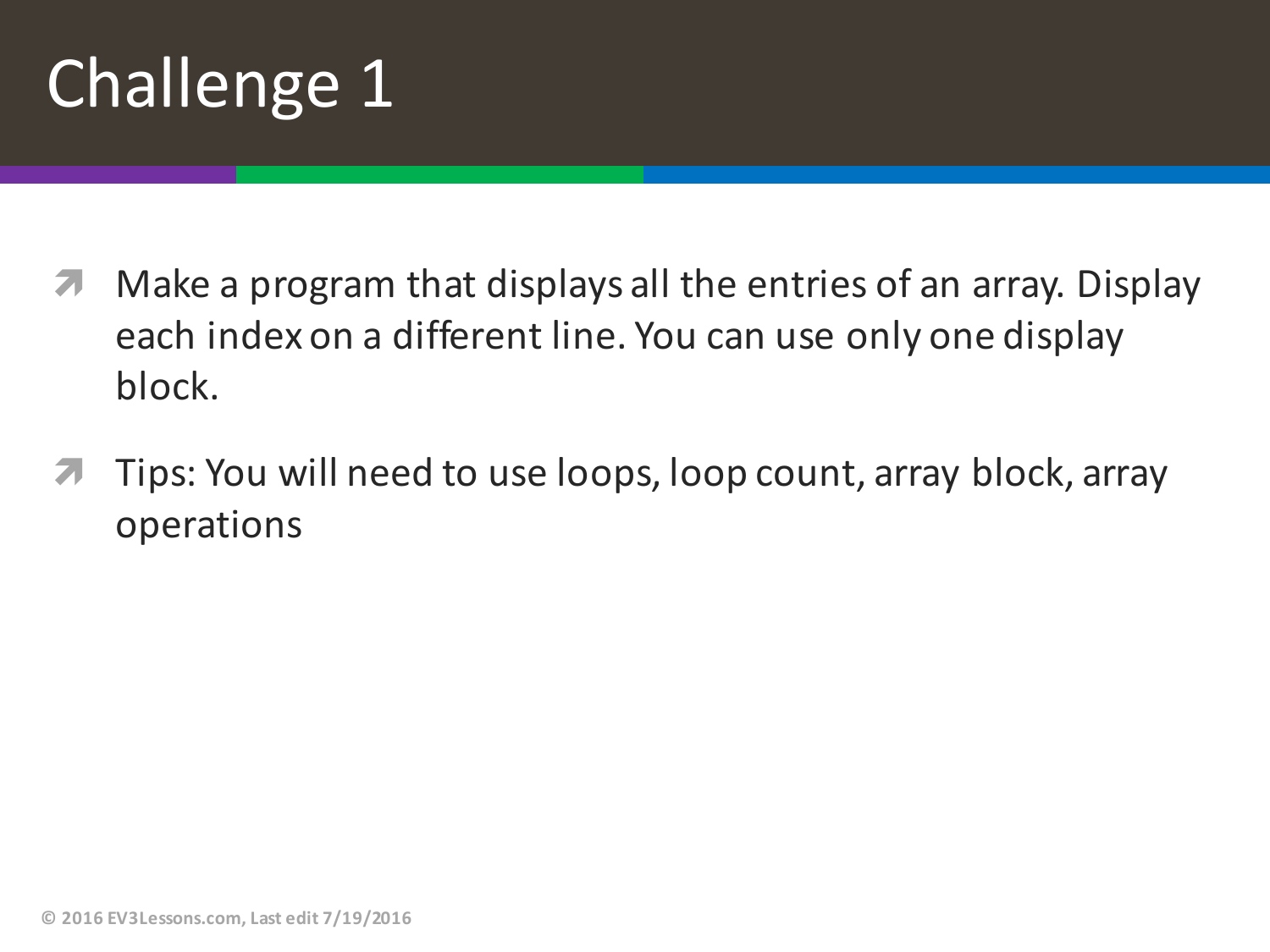# Challenge 1 Solution

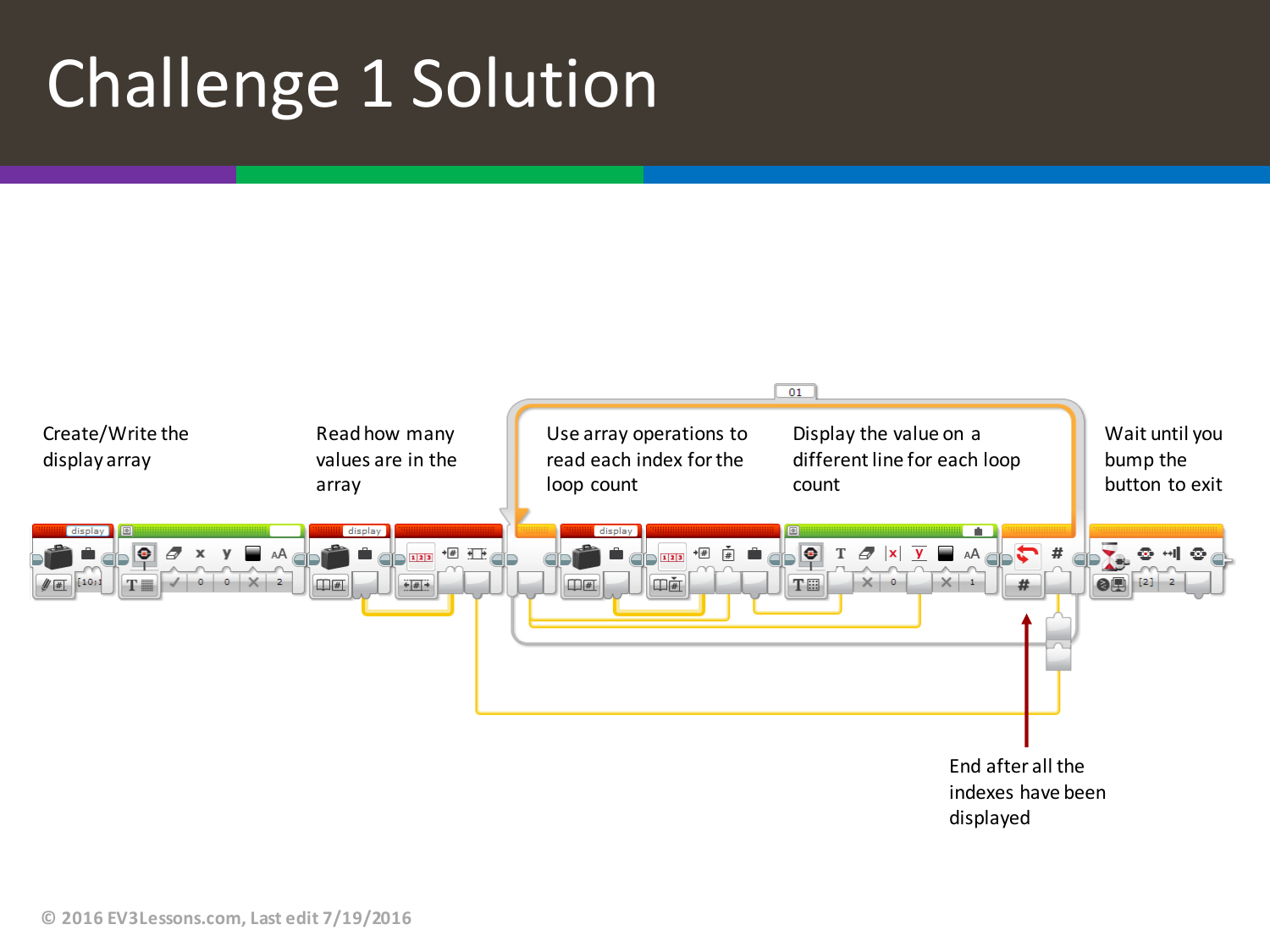

- **7** Make a program that adds up all the entries of an array. Display the sum.
- **7** Tips: You will need to use loops, loop count, array block, array operations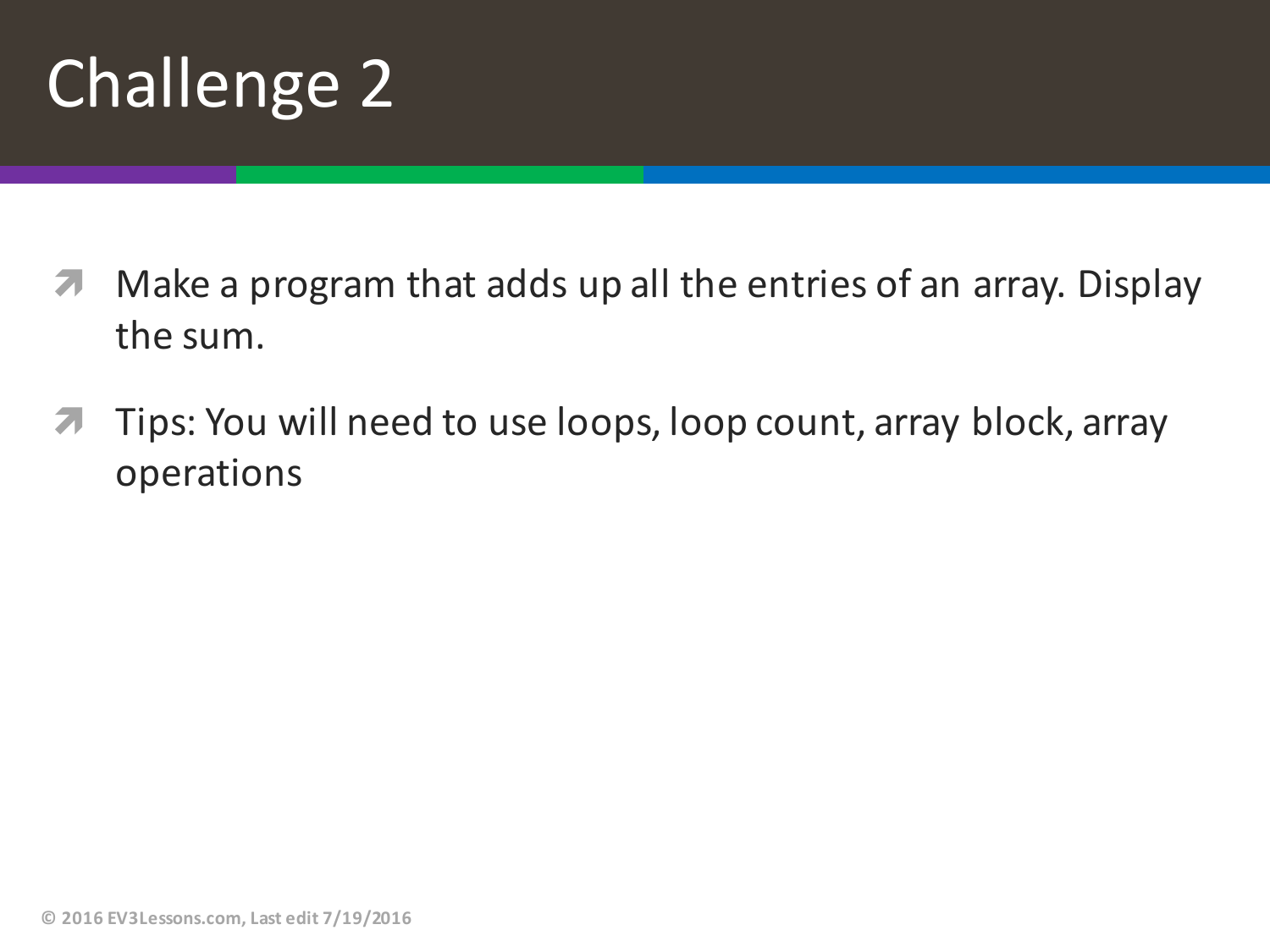# Challenge 2 Solution

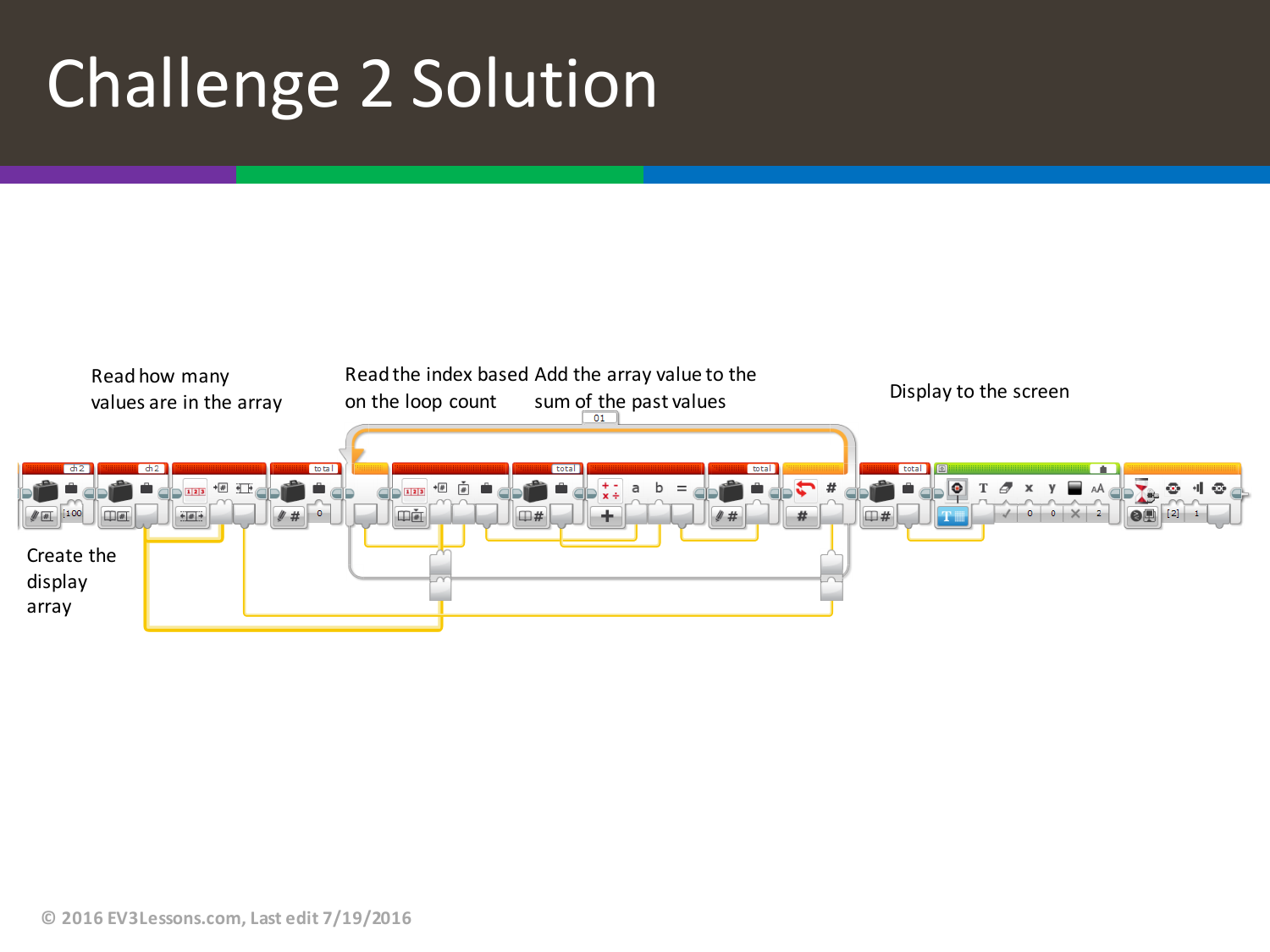

- $\blacktriangleright$  Here are some fun things to try:
	- 1. Make a program to compute the average value in an array
	- 2. Make a program that always saves the last 4 light sensor readings in an array
	- 3. Create an array that stores calibration values for each sensor port